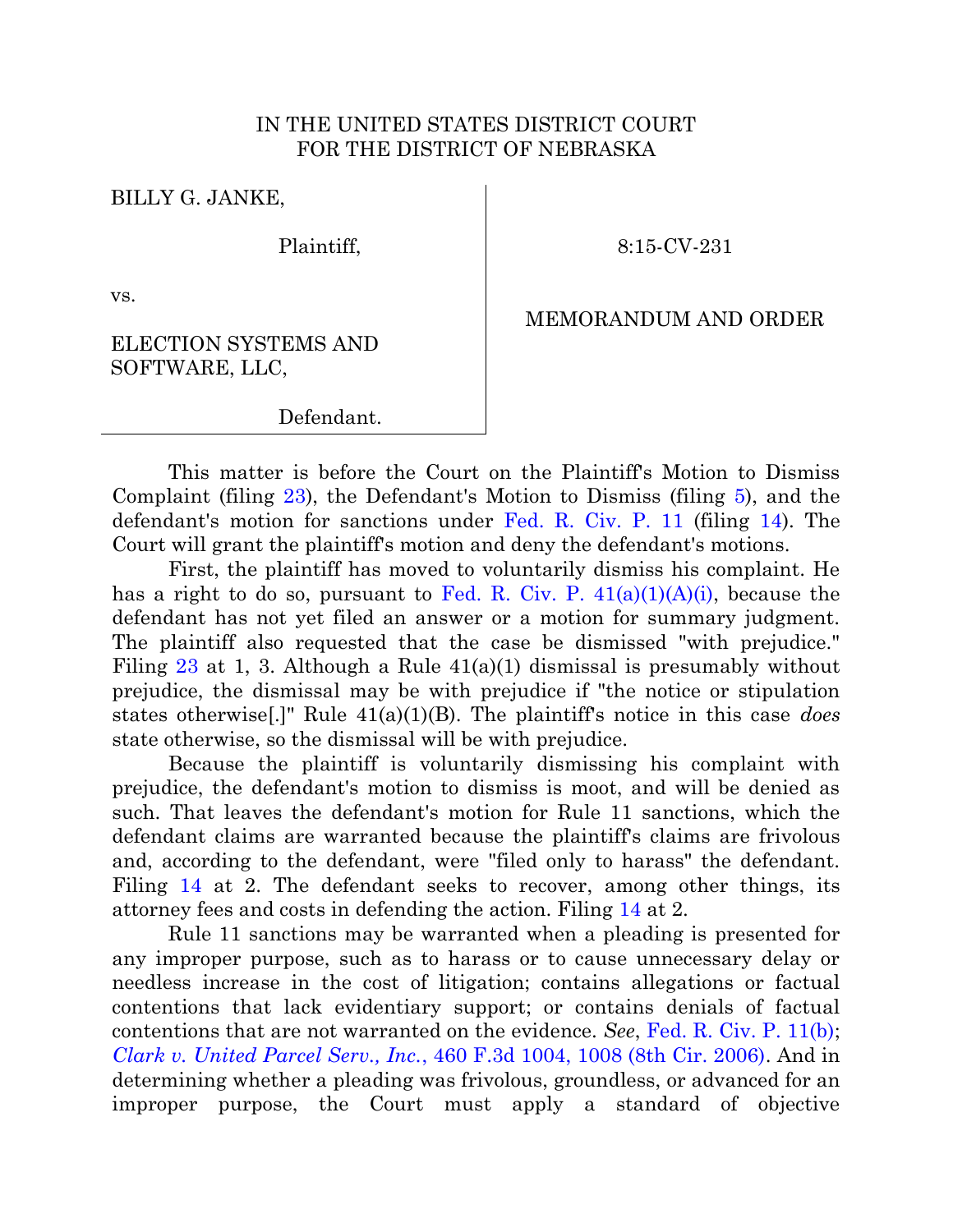reasonableness. *[Pulaski Cnty. Republican Comm. v. Pulaski Cnty. Bd. of](http://www.westlaw.com/find/default.wl?ft=Y&referencepositiontype=S&rs=ap2.0&rp=%2ffind%2fdefault.wl&serialnum=1992034925&fn=_top&referenceposition=173&findtype=Y&vr=2.0&db=0000350&ClientID=NOCLIENTID&wbtoolsId=1992034925&HistoryType=F)  Election Comm'rs*[, 956 F.2d 172, 173 \(8th Cir. 1992\).](http://www.westlaw.com/find/default.wl?ft=Y&referencepositiontype=S&rs=ap2.0&rp=%2ffind%2fdefault.wl&serialnum=1992034925&fn=_top&referenceposition=173&findtype=Y&vr=2.0&db=0000350&ClientID=NOCLIENTID&wbtoolsId=1992034925&HistoryType=F) But the primary purpose of Rule 11 sanctions is to deter misconduct, not to compensate the opposing party for all of its costs in defending. *[Kirk Capital Corp. v. Bailey](http://www.westlaw.com/find/default.wl?ft=Y&referencepositiontype=S&rs=ap2.0&rp=%2ffind%2fdefault.wl&serialnum=1994051142&fn=_top&referenceposition=1490&findtype=Y&vr=2.0&db=0000506&ClientID=NOCLIENTID&wbtoolsId=1994051142&HistoryType=F)*, [16 F.3d 1485, 1490 \(8th Cir. 1994\).](http://www.westlaw.com/find/default.wl?ft=Y&referencepositiontype=S&rs=ap2.0&rp=%2ffind%2fdefault.wl&serialnum=1994051142&fn=_top&referenceposition=1490&findtype=Y&vr=2.0&db=0000506&ClientID=NOCLIENTID&wbtoolsId=1994051142&HistoryType=F)

Being fully advised in the premises, the Court declines to order Rule 11(c) sanctions in this case. While the plaintiff's complaint may not have been objectively reasonable, a sanction imposed under Rule 11 "must be limited to what suffices to deter repetition of the conduct or comparable conduct by others similarly situated." Rule 11(c)(4). The plaintiff has already voluntarily dismissed his case, with prejudice, and the Court finds it unnecessary to impose a sanction beyond that. The Court also notes that among the other relief requested by the defendant is that the plaintiff be ordered "to not file any further frivolous claims or lawsuits" against the defendant. Filing [14](https://ecf.ned.uscourts.gov/doc1/11313337463) at 2. While the Court is not imposing such a condition pursuant to Rule 11(c), the Court notes [Fed. R. Civ. P. 41\(d\),](http://www.westlaw.com/find/default.wl?ft=L&docname=USFRCPR41&rs=ap2.0&rp=%2ffind%2fdefault.wl&fn=_top&findtype=L&vr=2.0&db=1000600&ClientID=NOCLIENTID&wbtoolsId=USFRCPR41&HistoryType=F) which provides that

If a plaintiff who previously dismissed an action in any court files an action based on or including the same claim against the same defendant, the court:

(1) **may order the plaintiff to pay all or part of the costs of that previous action**; and (2) may stay the proceedings until the plaintiff has

complied.

(Emphasis supplied.) Obviously, because the plaintiff dismissed his claim with prejudice, he should not refile it in any event. But if he were to try again, he could be required to pay the defendant's costs from this proceeding.

IT IS ORDERED:

- 1. The Plaintiff's Motion to Dismiss Complaint (filing [23\)](https://ecf.ned.uscourts.gov/doc1/11313356494) is granted.
- 2. The plaintiff's complaint is dismissed with prejudice.
- 3. The Defendant's Motion to Dismiss (filing [5\)](https://ecf.ned.uscourts.gov/doc1/11313319317) is denied as moot.
- 4. The defendant's motion for sanctions under [Fed. R. Civ. P.](http://www.westlaw.com/find/default.wl?ft=L&docname=USFRCPR11&rs=ap2.0&rp=%2ffind%2fdefault.wl&fn=_top&findtype=L&vr=2.0&db=1000600&ClientID=NOCLIENTID&wbtoolsId=USFRCPR11&HistoryType=F)  [11](http://www.westlaw.com/find/default.wl?ft=L&docname=USFRCPR11&rs=ap2.0&rp=%2ffind%2fdefault.wl&fn=_top&findtype=L&vr=2.0&db=1000600&ClientID=NOCLIENTID&wbtoolsId=USFRCPR11&HistoryType=F) (filing [14\)](https://ecf.ned.uscourts.gov/doc1/11313337463) is denied.